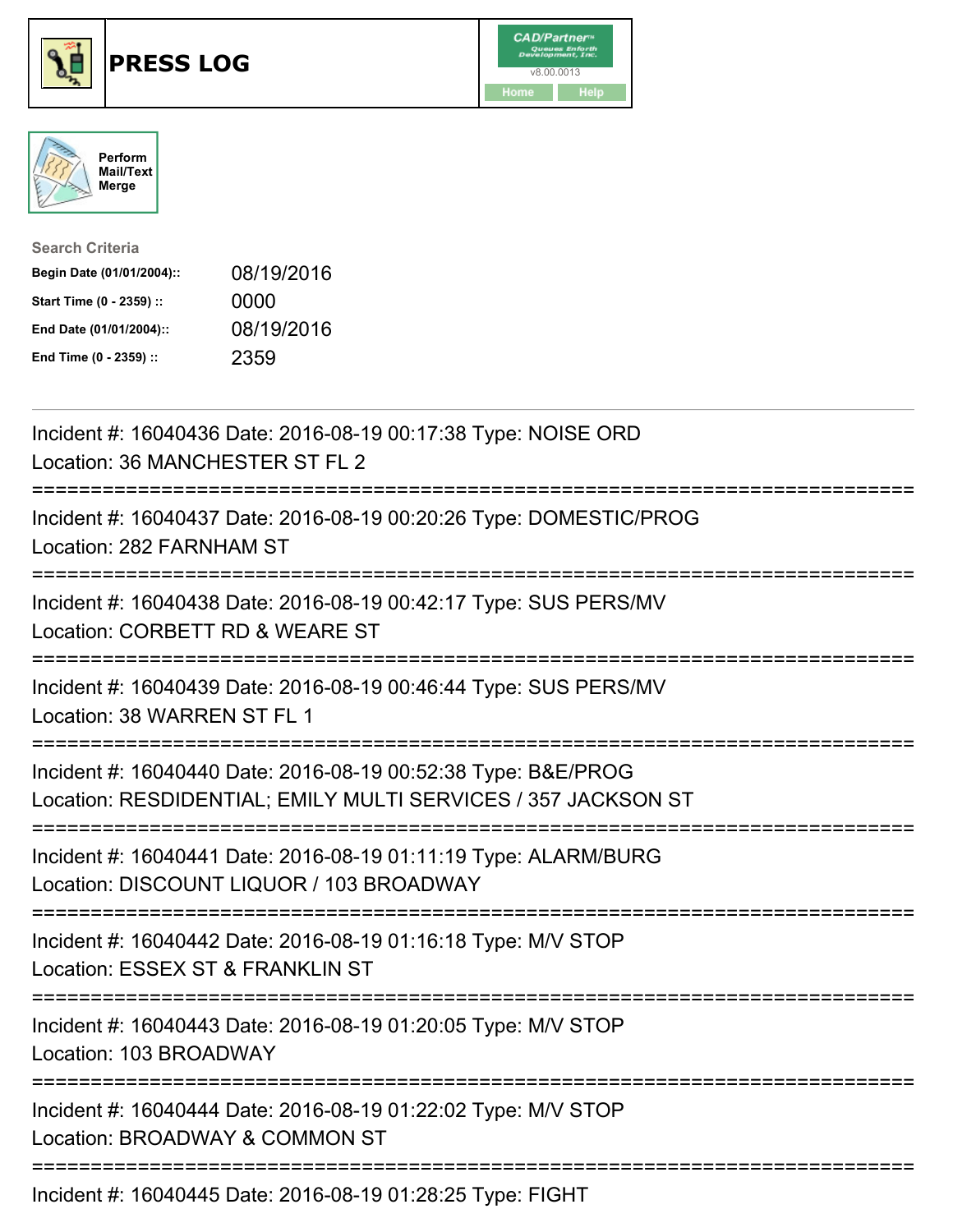Location: 11 LAWRENCE ST

| Incident #: 16040446 Date: 2016-08-19 01:36:10 Type: LARCENY/MV/PAST<br><b>Location: COURT ST</b>                    |
|----------------------------------------------------------------------------------------------------------------------|
| Incident #: 16040447 Date: 2016-08-19 01:38:11 Type: FIGHT<br>Location: 32 LAWRENCE ST FL 1                          |
| Incident #: 16040448 Date: 2016-08-19 01:59:30 Type: M/V STOP<br>Location: 410 ANDOVER ST                            |
| Incident #: 16040449 Date: 2016-08-19 02:02:31 Type: BUILDING CHK<br>Location: 205 BROADWAY                          |
| Incident #: 16040450 Date: 2016-08-19 02:03:26 Type: BUILDING CHK<br>Location: 370 BROADWAY                          |
| Incident #: 16040451 Date: 2016-08-19 02:09:16 Type: BUILDING CHK<br>Location: SAM'S FOOD STORE / 389 BROADWAY       |
| Incident #: 16040452 Date: 2016-08-19 02:10:40 Type: BUILDING CHK<br>Location: 86 BROADWAY                           |
| Incident #: 16040453 Date: 2016-08-19 02:15:01 Type: M/V STOP<br><b>Location: METHUEN</b>                            |
| Incident #: 16040454 Date: 2016-08-19 02:15:53 Type: BUILDING CHK<br>Location: HAFFNERS GAS STATION / 194 S BROADWAY |
| Incident #: 16040455 Date: 2016-08-19 02:21:54 Type: BUILDING CHK<br><b>Location: HAVERHILL ST</b>                   |
| Incident #: 16040456 Date: 2016-08-19 02:22:45 Type: SPECIAL CHECK<br><b>Location: MELROSE</b>                       |
| Incident #: 16040457 Date: 2016-08-19 02:23:47 Type: SPECIAL CHECK<br><b>Location: THORNTON AV</b>                   |
| Incident #: 16040458 Date: 2016-08-19 02:25:47 Type: UNWANTEDGUEST<br>Location: 183 PARKER ST FL 1                   |
| Incident #: 16040459 Date: 2016-08-19 02:34:35 Type: M/V STOP                                                        |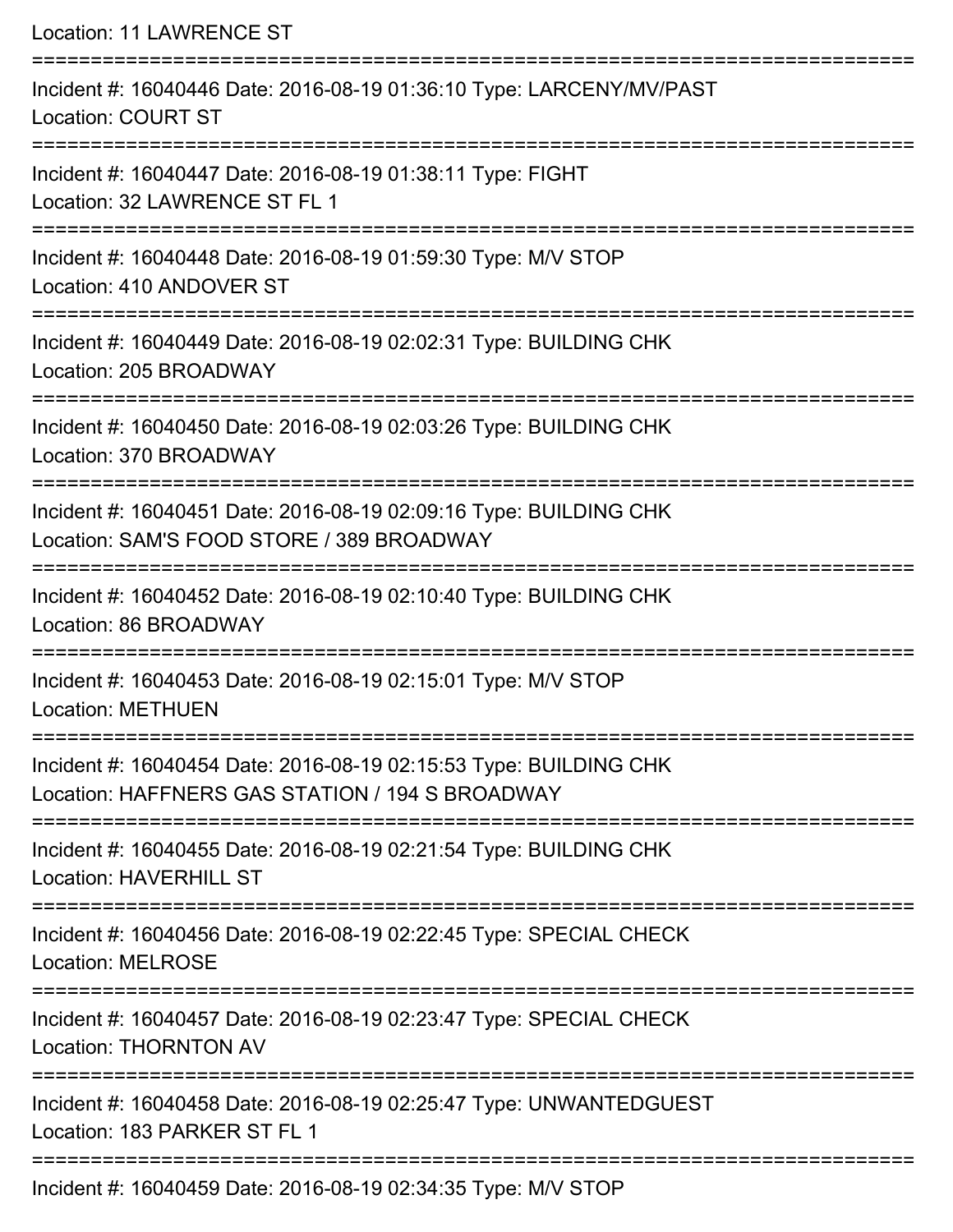| Incident #: 16040460 Date: 2016-08-19 02:36:50 Type: LARCENY/PROG<br>Location: 10 CURRIER ST                                 |
|------------------------------------------------------------------------------------------------------------------------------|
| Incident #: 16040461 Date: 2016-08-19 03:02:24 Type: M/V STOP<br>Location: BROADWAY & CANAL ST                               |
| Incident #: 16040462 Date: 2016-08-19 03:03:31 Type: ALARM/BURG<br>Location: WILKINS RESIDENCE / 436 LOWELL ST               |
| Incident #: 16040463 Date: 2016-08-19 03:12:34 Type: SUS PERS/MV<br>Location: 90 LOWELL ST                                   |
| Incident #: 16040464 Date: 2016-08-19 03:47:23 Type: HIT & RUN M/V<br>Location: 69 CENTRE ST                                 |
| Incident #: 16040465 Date: 2016-08-19 04:47:48 Type: BUILDING CHK<br><b>Location: THORNTON AV</b>                            |
| Incident #: 16040466 Date: 2016-08-19 04:50:09 Type: BUILDING CHK<br><b>Location: MELROSE ST</b>                             |
| Incident #: 16040467 Date: 2016-08-19 04:51:43 Type: M/V STOP<br>Location: ESSEX ST & MARGIN ST                              |
| Incident #: 16040468 Date: 2016-08-19 05:05:33 Type: BUILDING CHK<br>Location: HAFFNERS GAS STATION / 262 LAWRENCE ST        |
| Incident #: 16040469 Date: 2016-08-19 06:36:18 Type: M/V STOP<br>Location: ANDOVER ST & BEACON ST                            |
| Incident #: 16040470 Date: 2016-08-19 06:43:22 Type: ALARM/BURG<br>Location: DALY RESIDENCE / 14 PERE MARQUETTE AV           |
| Incident #: 16040471 Date: 2016-08-19 07:08:42 Type: MAL DAMAGE<br>Location: ALBRITE CARPET CLEANING COMP. / 223 WINTHROP AV |
| Incident #: 16040472 Date: 2016-08-19 07:13:24 Type: PARK & WALK<br>Location: 0 BROADWAY                                     |
| Incident #: 16040473 Date: 2016-08-19 07:19:21 Type: M/V STOP                                                                |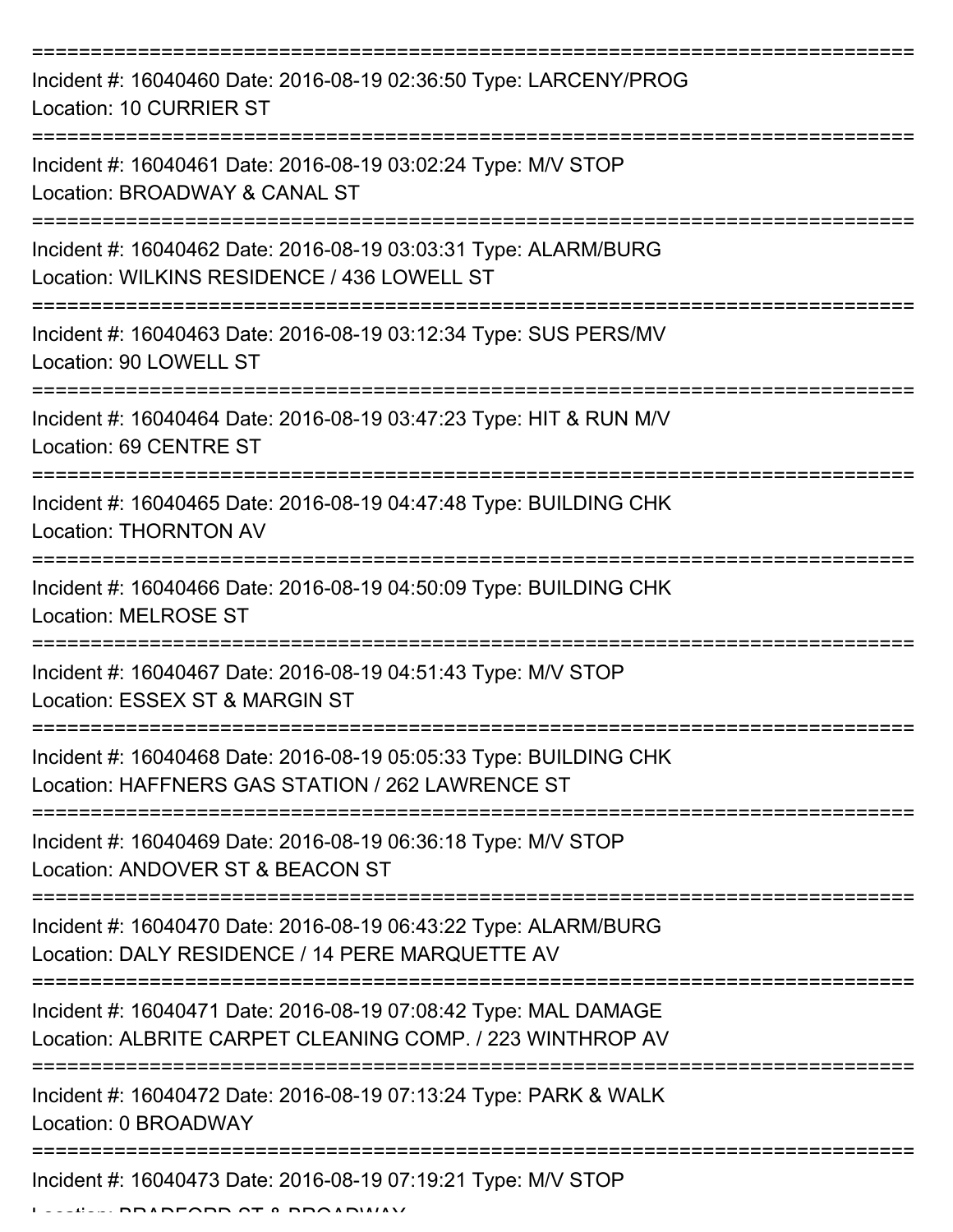| Incident #: 16040474 Date: 2016-08-19 07:42:44 Type: M/V STOP<br>Location: ESSEX ST & LAWRENCE ST            |
|--------------------------------------------------------------------------------------------------------------|
| Incident #: 16040475 Date: 2016-08-19 07:58:23 Type: SUS PERS/MV<br><b>Location: EMBANKMENT RD</b>           |
| Incident #: 16040476 Date: 2016-08-19 08:07:49 Type: ALARM/BURG<br>Location: ESSEX TOWERS / 18 FRANKLIN ST   |
| Incident #: 16040477 Date: 2016-08-19 08:17:44 Type: INVESTIGATION<br>Location: 2 APPLETON ST                |
| Incident #: 16040478 Date: 2016-08-19 08:20:44 Type: SUS PERS/MV<br>Location: 335 AMES ST                    |
| Incident #: 16040479 Date: 2016-08-19 08:25:14 Type: AUTO ACC/NO PI<br>Location: N PARISH RD & OSGOOD ST     |
| Incident #: 16040480 Date: 2016-08-19 08:38:29 Type: M/V STOP<br>Location: HAVERHILL ST & LAWRENCE ST        |
| Incident #: 16040482 Date: 2016-08-19 08:56:05 Type: STOL/MV/PAS<br>Location: 304 SOUTH ST                   |
| Incident #: 16040481 Date: 2016-08-19 08:57:21 Type: ALARM/BURG<br>Location: LAWLOR SCHOOL / 41 LEXINGTON ST |
| Incident #: 16040483 Date: 2016-08-19 09:14:46 Type: PARK & WALK<br>Location: BRADFORD ST & BROADWAY         |
| Incident #: 16040484 Date: 2016-08-19 09:59:23 Type: THREATS<br>Location: 258 S UNION ST                     |
| Incident #: 16040485 Date: 2016-08-19 10:02:50 Type: M/V STOP<br>Location: BROADWAY & CEDAR ST               |
| Incident #: 16040486 Date: 2016-08-19 10:06:38 Type: STOL/MV/PAS<br>Location: 56 PARK ST                     |
| Incident #: 16040487 Date: 2016-08-19 10:06:43 Type: PARK & WALK                                             |

Location: BRADFORD ST & BROADWAY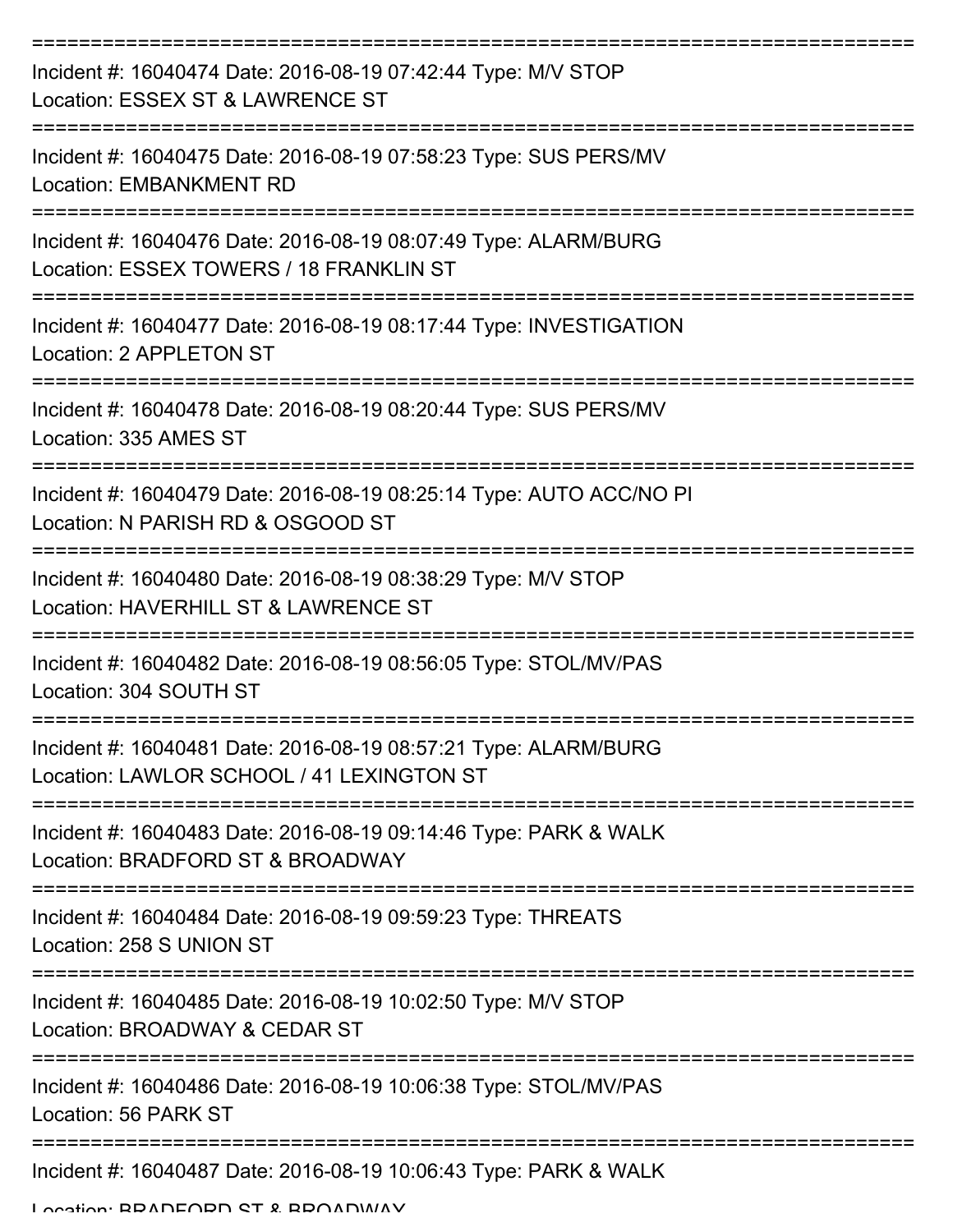| Incident #: 16040488 Date: 2016-08-19 10:12:32 Type: 209A/SERVE<br>Location: 42 WHITE ST                                     |
|------------------------------------------------------------------------------------------------------------------------------|
| Incident #: 16040489 Date: 2016-08-19 10:15:56 Type: 209A/SERVE<br>Location: 141 AMESBURY ST                                 |
| Incident #: 16040490 Date: 2016-08-19 10:21:23 Type: ALARM/BURG<br>Location: MOBILE SPECIALTY / 610 S UNION ST               |
| Incident #: 16040491 Date: 2016-08-19 10:27:25 Type: 209A/SERVE<br>Location: 169 HAVERHILL ST #4                             |
| :============================<br>Incident #: 16040492 Date: 2016-08-19 10:38:09 Type: 209A/SERVE<br>Location: 112 ALLSTON ST |
| Incident #: 16040493 Date: 2016-08-19 10:53:21 Type: M/V STOP<br>Location: BROADWAY & CONCORD ST                             |
| Incident #: 16040494 Date: 2016-08-19 10:54:22 Type: M/V STOP<br>Location: 197 WATER ST                                      |
| Incident #: 16040495 Date: 2016-08-19 10:54:42 Type: LIC PLATE STO<br>Location: 20 BENNINGTON ST #1                          |
| Incident #: 16040496 Date: 2016-08-19 10:58:13 Type: SUS PERS/MV<br>Location: BROADWAY & TREMONT ST                          |
| Incident #: 16040497 Date: 2016-08-19 11:01:56 Type: COURT DOC SERVE<br>Location: 30 SAXONIA AV                              |
| Incident #: 16040498 Date: 2016-08-19 11:06:02 Type: M/V STOP<br>Location: 227 PARK ST                                       |
| Incident #: 16040499 Date: 2016-08-19 11:08:26 Type: PARK & WALK<br>Location: S UNION ST & SPRINGFIELD ST                    |
| Incident #: 16040500 Date: 2016-08-19 11:20:28 Type: COURT DOC SERVE<br>Location: 280 MERRIMACK ST                           |
| Incident #: 16040501 Date: 2016-08-19 11:22:44 Type: B&E FOLLOW UP                                                           |

Location: 357 JACKSON ST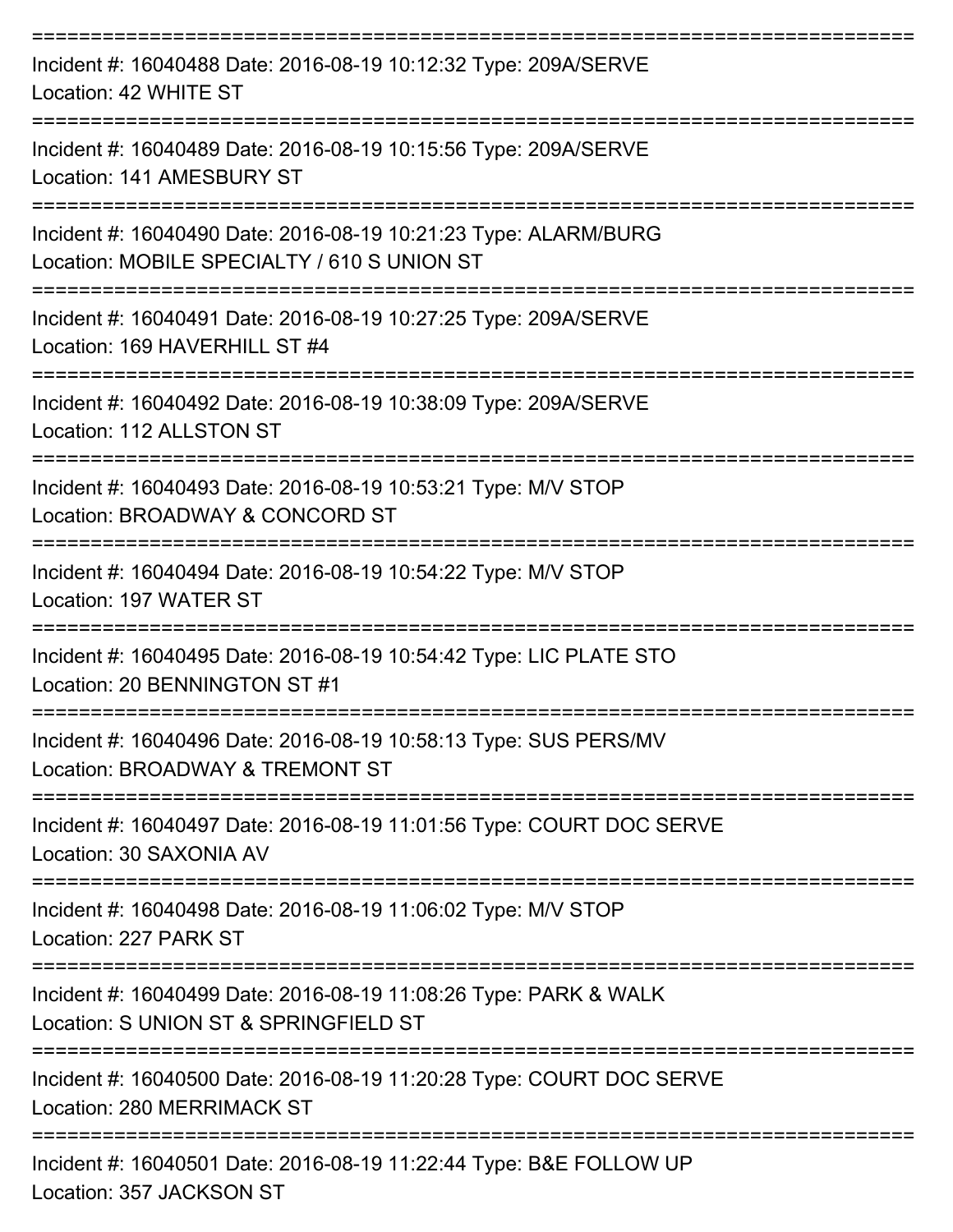| Incident #: 16040502 Date: 2016-08-19 11:23:34 Type: PARK & WALK<br>Location: BRADFORD ST & BROADWAY                      |
|---------------------------------------------------------------------------------------------------------------------------|
| ;=======================<br>Incident #: 16040503 Date: 2016-08-19 11:32:58 Type: WARRANT SERVE<br>Location: 28 MIDLAND ST |
| Incident #: 16040504 Date: 2016-08-19 11:33:36 Type: INVEST CONT<br>Location: 86 OXFORD ST                                |
| Incident #: 16040505 Date: 2016-08-19 11:37:01 Type: 209A/SERVE<br>Location: 63 OSGOOD ST                                 |
| Incident #: 16040506 Date: 2016-08-19 11:48:17 Type: M/V STOP<br>Location: MARKET ST & OSGOOD ST                          |
| Incident #: 16040507 Date: 2016-08-19 11:52:50 Type: M/V STOP<br>Location: BROADWAY & LOWELL ST                           |
| :=======================<br>Incident #: 16040508 Date: 2016-08-19 11:55:48 Type: M/V STOP<br>Location: 316 HIGH ST        |
| Incident #: 16040509 Date: 2016-08-19 11:57:26 Type: M/V STOP<br>Location: LORING ST & SALEM ST                           |
| Incident #: 16040510 Date: 2016-08-19 11:58:59 Type: SUS PERS/MV<br>Location: 14 HAMPTON ST                               |
| Incident #: 16040511 Date: 2016-08-19 11:59:44 Type: ALARM/BURG<br>Location: KING RESD / 32 LENOX CIR                     |
| Incident #: 16040512 Date: 2016-08-19 12:01:11 Type: LARCENY/PAST<br>Location: 35 COMMON ST #112                          |
| Incident #: 16040513 Date: 2016-08-19 12:06:09 Type: MEDIC SUPPORT<br>Location: DENNYS / 160 WINTHROP AV                  |
| Incident #: 16040514 Date: 2016-08-19 12:10:53 Type: M/V STOP<br>Location: BROADWAY & LOWELL ST                           |
| -------------------------<br>Incident #: 16040515 Date: 2016-08-19 12:15:24 Type: INVESTIGATION<br>Location: 15 ROYAL ST  |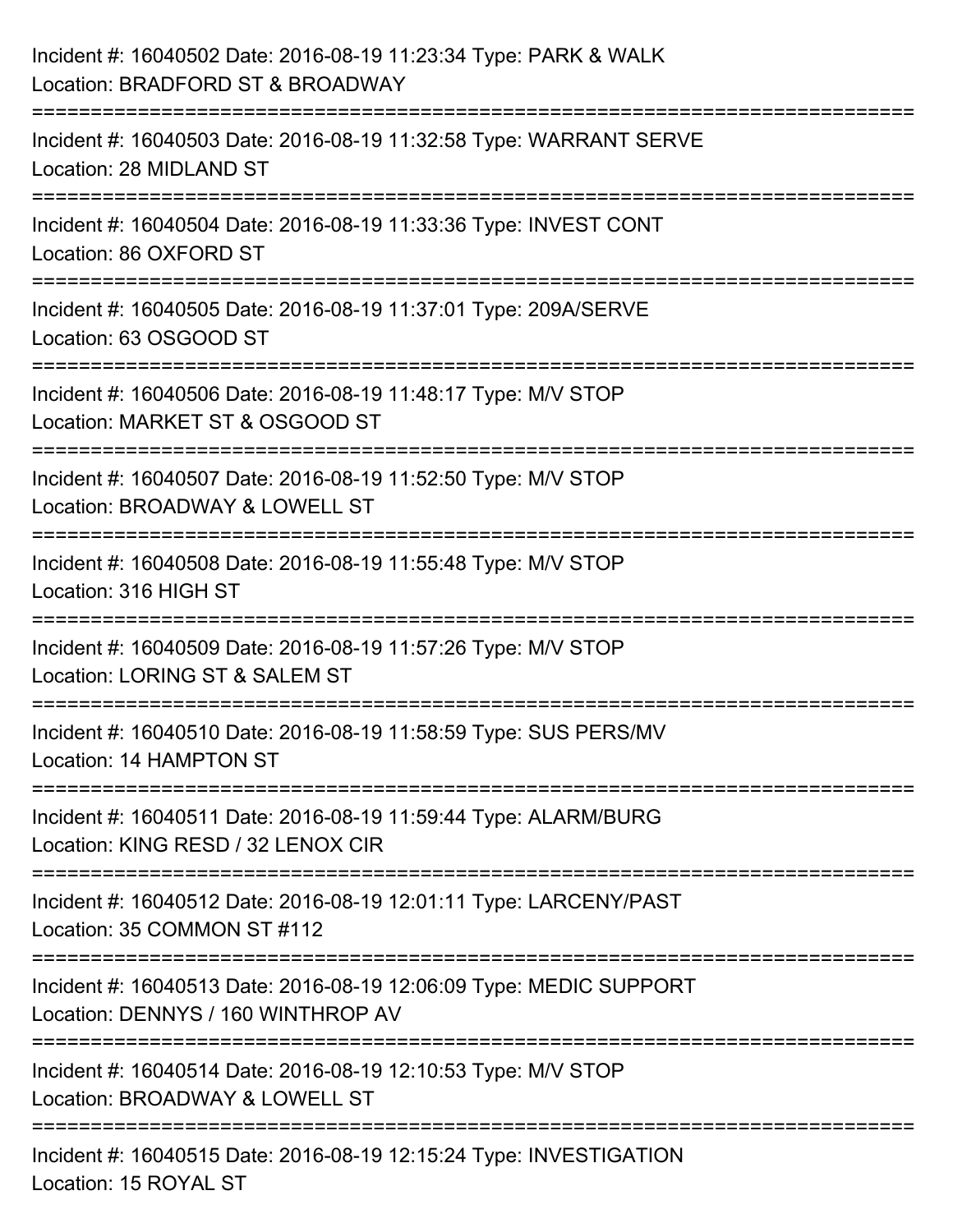| Incident #: 16040516 Date: 2016-08-19 12:18:58 Type: M/V STOP<br>Location: BROADWAY & LOWELL ST                  |
|------------------------------------------------------------------------------------------------------------------|
| Incident #: 16040518 Date: 2016-08-19 12:20:05 Type: CK WELL BEING<br>Location: 20 HOLLY ST #1                   |
| Incident #: 16040517 Date: 2016-08-19 12:23:39 Type: RECOV/STOL/MV<br>Location: 38 AMES ST                       |
| Incident #: 16040519 Date: 2016-08-19 12:26:43 Type: COURT DOC SERVE<br>Location: 218 PROSPECT ST                |
| Incident #: 16040520 Date: 2016-08-19 12:41:35 Type: COURT DOC SERVE<br>Location: 374 LOWELL ST                  |
| Incident #: 16040521 Date: 2016-08-19 12:42:49 Type: COURT DOC SERVE<br>Location: 57 HANCOCK ST                  |
| Incident #: 16040522 Date: 2016-08-19 12:44:44 Type: DISTURBANCE<br>Location: 137 WARWICK ST                     |
| Incident #: 16040523 Date: 2016-08-19 12:52:02 Type: ALARM/HOLD<br>Location: VASQUEZ RESD / 61 BRADFORD ST #APT6 |
| Incident #: 16040524 Date: 2016-08-19 13:01:46 Type: SUS PERS/MV<br><b>Location: 39 LINEHAN ST</b>               |
| Incident #: 16040525 Date: 2016-08-19 13:20:12 Type: ANIMAL COMPL<br>Location: 321 E HAVERHILL ST                |
| Incident #: 16040526 Date: 2016-08-19 13:37:33 Type: SUS PERS/MV<br>Location: DOLLAR STORE / 73 WINTHROP AV      |
| Incident #: 16040527 Date: 2016-08-19 13:39:45 Type: ALARM/BURG<br>Location: 15 BUSWELL ST                       |
| Incident #: 16040528 Date: 2016-08-19 13:40:08 Type: M/V STOP<br>Location: 423 HIGH ST                           |
| Incident #: 16040529 Date: 2016-08-19 14:02:40 Type: GUN CALL<br>Location: OSGOOD ST                             |

===========================================================================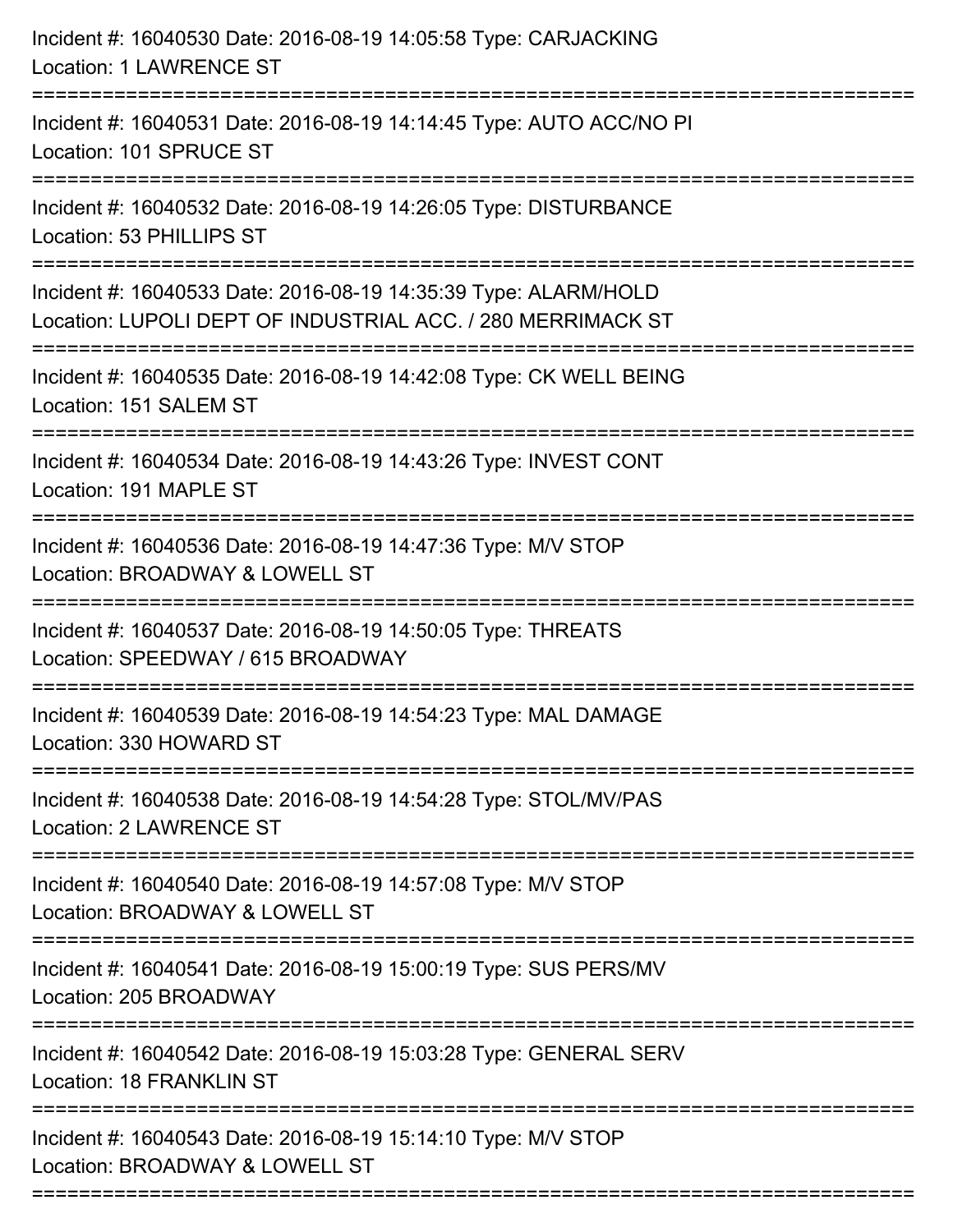| Location: E HAVERHILL ST & PROSPECT ST                                                                                                                |
|-------------------------------------------------------------------------------------------------------------------------------------------------------|
| Incident #: 16040544 Date: 2016-08-19 15:16:46 Type: M/V STOP<br>Location: BROADWAY & LOWELL ST<br>:=========================                         |
| Incident #: 16040546 Date: 2016-08-19 15:19:43 Type: M/V STOP<br>Location: BROADWAY & LOWELL ST<br>========================                           |
| Incident #: 16040547 Date: 2016-08-19 15:26:25 Type: M/V STOP<br>Location: BROADWAY & LOWELL ST                                                       |
| Incident #: 16040548 Date: 2016-08-19 15:31:00 Type: M/V STOP<br>Location: BROADWAY & LOWELL ST                                                       |
| Incident #: 16040549 Date: 2016-08-19 15:47:07 Type: DRUG OVERDOSE<br>Location: 35 ROBINSON CT                                                        |
| Incident #: 16040551 Date: 2016-08-19 15:49:48 Type: ALARM/BURG<br>Location: CUEVAS RESD / 69 TENNEY ST #APT 2<br>----------------------------------- |
| Incident #: 16040550 Date: 2016-08-19 15:50:21 Type: UNKNOWN PROB<br>Location: 70 BOWDOIN ST                                                          |
| Incident #: 16040552 Date: 2016-08-19 15:50:41 Type: AUTO ACC/PI<br>Location: LOWELL ST & MILTON ST                                                   |
| Incident #: 16040553 Date: 2016-08-19 15:53:38 Type: ASSIST FIRE<br>Location: 101 S BOWDOIN ST                                                        |
| Incident #: 16040555 Date: 2016-08-19 15:56:26 Type: HARASSMENT<br>Location: 88 PHILLIPS ST #1                                                        |
| Incident #: 16040554 Date: 2016-08-19 15:58:10 Type: AUTO ACC/PI<br>Location: ALDER ST & WILLOW ST                                                    |
| Incident #: 16040556 Date: 2016-08-19 16:13:55 Type: KEEP PEACE<br>Location: 20 HOLLY ST                                                              |
| Incident #: 16040557 Date: 2016-08-19 16:21:56 Type: MAL DAMAGE<br>Location: 355 PARK ST                                                              |

Incident #: 16040558 Date: 2016 08 1605 Date: 2016 08 160405<br>.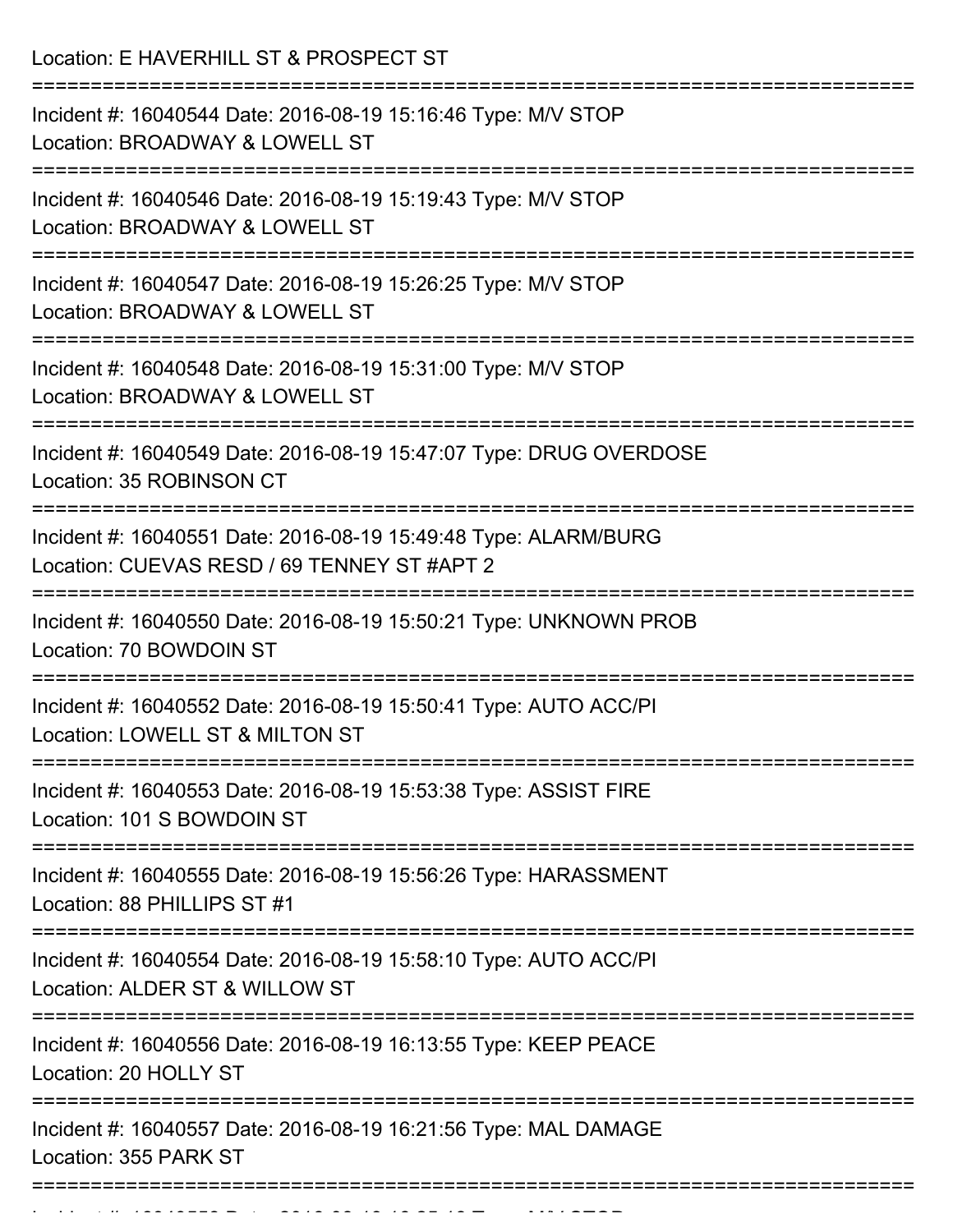Location: 517 HAMPSHIRE ST =========================================================================== Incident #: 16040559 Date: 2016-08-19 16:27:02 Type: TRESPASSING Location: 243 FERRY ST =========================================================================== Incident #: 16040560 Date: 2016-08-19 16:28:41 Type: DISTURBANCE Location: GEISLER STATE POOL / 50 HIGH ST =========================================================================== Incident #: 16040561 Date: 2016-08-19 16:36:58 Type: GENERAL SERV Location: 108 ABBOTT ST =========================================================================== Incident #: 16040562 Date: 2016-08-19 16:39:24 Type: HIT & RUN M/V Location: JEFFERSON ST & S BOWDOIN ST =========================================================================== Incident #: 16040563 Date: 2016-08-19 16:47:26 Type: HIT & RUN M/V Location: 60 ISLAND ST =========================================================================== Incident #: 16040564 Date: 2016-08-19 16:47:54 Type: DISTURBANCE Location: 180 CRAWFORD ST =========================================================================== Incident #: 16040565 Date: 2016-08-19 16:49:18 Type: SUS PERS/MV Location: 9 BOXFORD ST =========================================================================== Incident #: 16040566 Date: 2016-08-19 16:52:31 Type: WOMAN DOWN Location: POLLO TIPICO / 190 LAWRENCE ST =========================================================================== Incident #: 16040567 Date: 2016-08-19 17:20:44 Type: AUTO ACC/NO PI Location: BROADWAY & COMMON ST =========================================================================== Incident #: 16040568 Date: 2016-08-19 17:24:00 Type: UNKNOWN PROB Location: 62 HAMPSHIRF ST #2 FL 2 =========================================================================== Incident #: 16040569 Date: 2016-08-19 17:30:05 Type: STOL/MV/PAS Location: 14 BROADWAY =========================================================================== Incident #: 16040570 Date: 2016-08-19 17:30:26 Type: HIT & RUN M/V Location: 35 F HAVERHILL ST =========================================================================== Incident #: 16040571 Date: 2016-08-19 17:32:40 Type: AUTO ACC/NO PI Location: 60 ISLAND ST

===========================================================================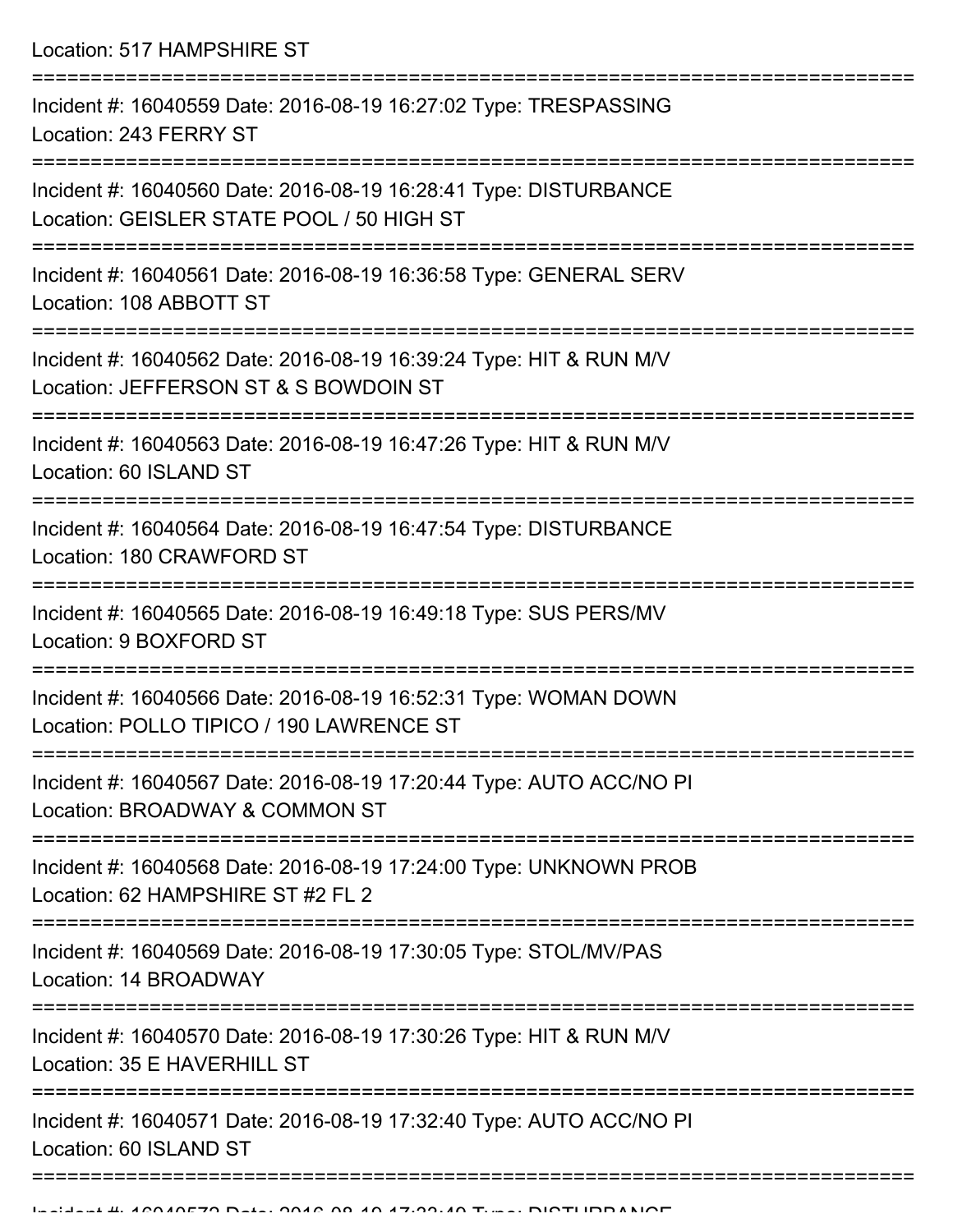Location: 244 BROADWAY #12

| Incident #: 16040573 Date: 2016-08-19 17:42:23 Type: AUTO ACC/NO PI<br>Location: HAMPSHIRE ST & HAVERHILL ST |
|--------------------------------------------------------------------------------------------------------------|
| Incident #: 16040574 Date: 2016-08-19 17:44:41 Type: M/V STOP<br>Location: COMMON ST & FRANKLIN ST           |
| Incident #: 16040576 Date: 2016-08-19 17:47:47 Type: LARCENY/PAST<br>Location: 39 MARLBORO ST                |
| Incident #: 16040575 Date: 2016-08-19 17:50:12 Type: DRUG VIO<br>Location: 75 GREENWOOD ST                   |
| Incident #: 16040577 Date: 2016-08-19 17:55:30 Type: M/V STOP<br>Location: BRADFORD ST & BROADWAY            |
| Incident #: 16040578 Date: 2016-08-19 18:07:06 Type: M/V STOP<br>Location: BROADWAY & HAVERHILL ST           |
| Incident #: 16040579 Date: 2016-08-19 18:18:35 Type: HIT & RUN M/V<br>Location: 220 MERRIMACK ST             |
| Incident #: 16040580 Date: 2016-08-19 18:22:42 Type: M/V STOP<br>Location: 57 SALEM ST                       |
| Incident #: 16040581 Date: 2016-08-19 18:23:19 Type: M/V STOP<br>Location: MERRIMACK ST & S BROADWAY         |
| Incident #: 16040582 Date: 2016-08-19 18:24:10 Type: LOUD NOISE<br>Location: 27 PARK ST                      |
| Incident #: 16040583 Date: 2016-08-19 18:25:15 Type: 209A/SERVE<br>Location: 34A BELLEVUE ST                 |
| Incident #: 16040584 Date: 2016-08-19 18:28:26 Type: M/V STOP<br>Location: BROADWAY & LOWELL ST              |
| Incident #: 16040585 Date: 2016-08-19 18:29:05 Type: ALARMS<br>Location: 436 LOWELL ST                       |
|                                                                                                              |

Incident #: 16040586 Date: 2016-08-19 18:29:35 Type: ALARMS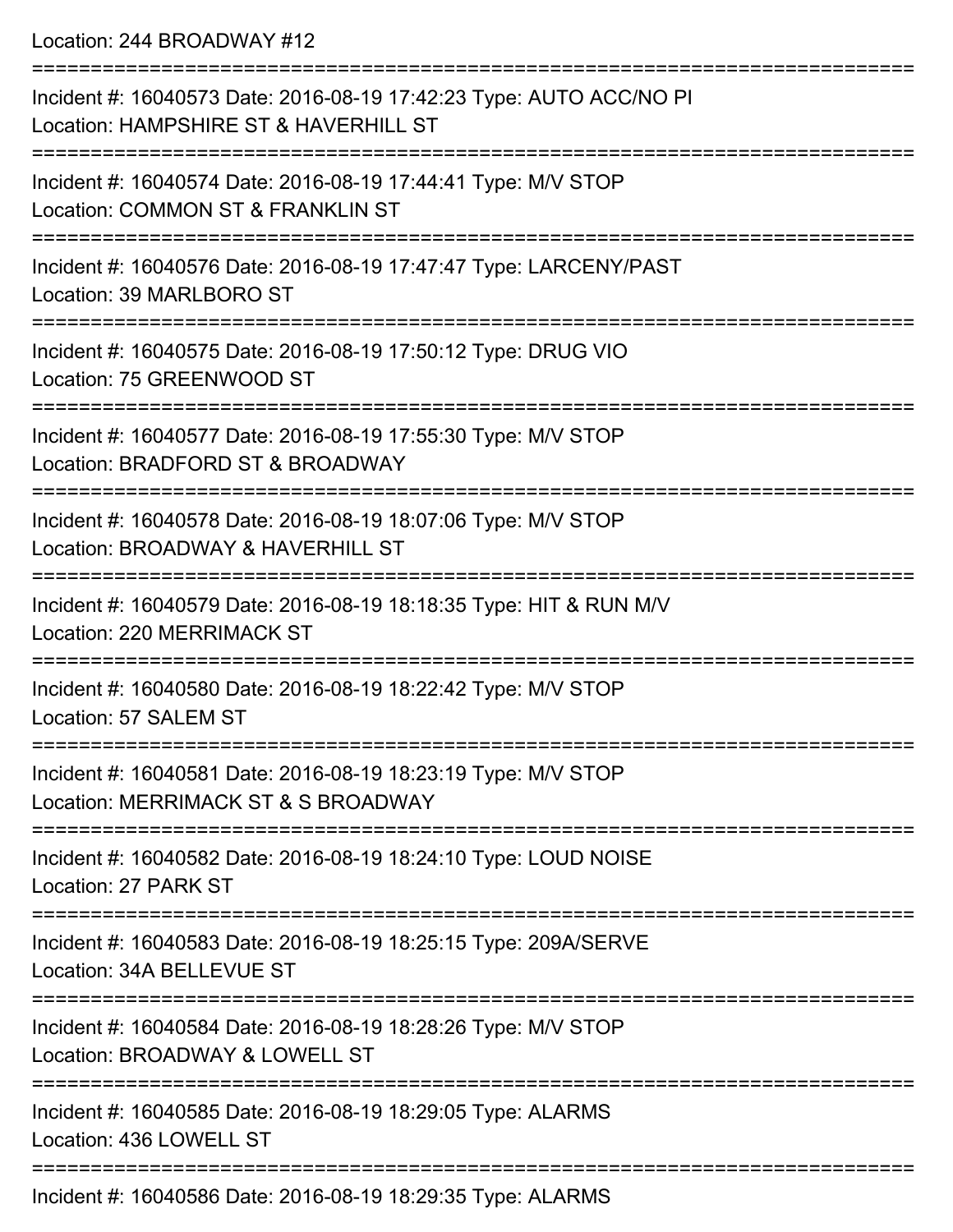| Incident #: 16040587 Date: 2016-08-19 18:31:43 Type: DISTURBANCE<br>Location: DUNKIN DONUTS / 99 WINTHROP AV |
|--------------------------------------------------------------------------------------------------------------|
| Incident #: 16040588 Date: 2016-08-19 18:35:23 Type: SUS PERS/MV<br>Location: 21 DURANT ST                   |
| Incident #: 16040590 Date: 2016-08-19 18:38:16 Type: M/V STOP<br>Location: BROADWAY & LOWELL ST              |
| Incident #: 16040589 Date: 2016-08-19 18:39:44 Type: ALARMS<br>Location: 258 E HAVERHILL ST                  |
| Incident #: 16040591 Date: 2016-08-19 18:41:54 Type: M/V STOP<br>Location: ARLINGTON ST & TENNEY ST          |
| Incident #: 16040592 Date: 2016-08-19 18:43:21 Type: ALARMS<br>Location: 258 E HAVERHILL ST                  |
| Incident #: 16040593 Date: 2016-08-19 18:51:21 Type: M/V STOP<br>Location: BROADWAY & LOWELL ST              |
| Incident #: 16040594 Date: 2016-08-19 18:52:55 Type: DRUG VIO<br>Location: 700 ESSEX ST                      |
| Incident #: 16040595 Date: 2016-08-19 18:53:42 Type: NEIGHBOR PROB<br>Location: 53 PHILLIPS ST FL 3          |
| Incident #: 16040596 Date: 2016-08-19 18:54:50 Type: FIRE<br>Location: 13 BUTLER ST                          |
| Incident #: 16040597 Date: 2016-08-19 18:58:56 Type: B&E/PAST<br>Location: 59 S BOWDOIN ST                   |
| Incident #: 16040598 Date: 2016-08-19 19:27:01 Type: SUS PERS/MV<br>Location: AMESBURY ST & COMMON ST        |
| Incident #: 16040599 Date: 2016-08-19 19:41:26 Type: M/V STOP<br>Location: BROADWAY & CONCORD ST             |
| Incident #: 16040600 Date: 2016-08-19 19:44:23 Type: DOMESTIC/PAST                                           |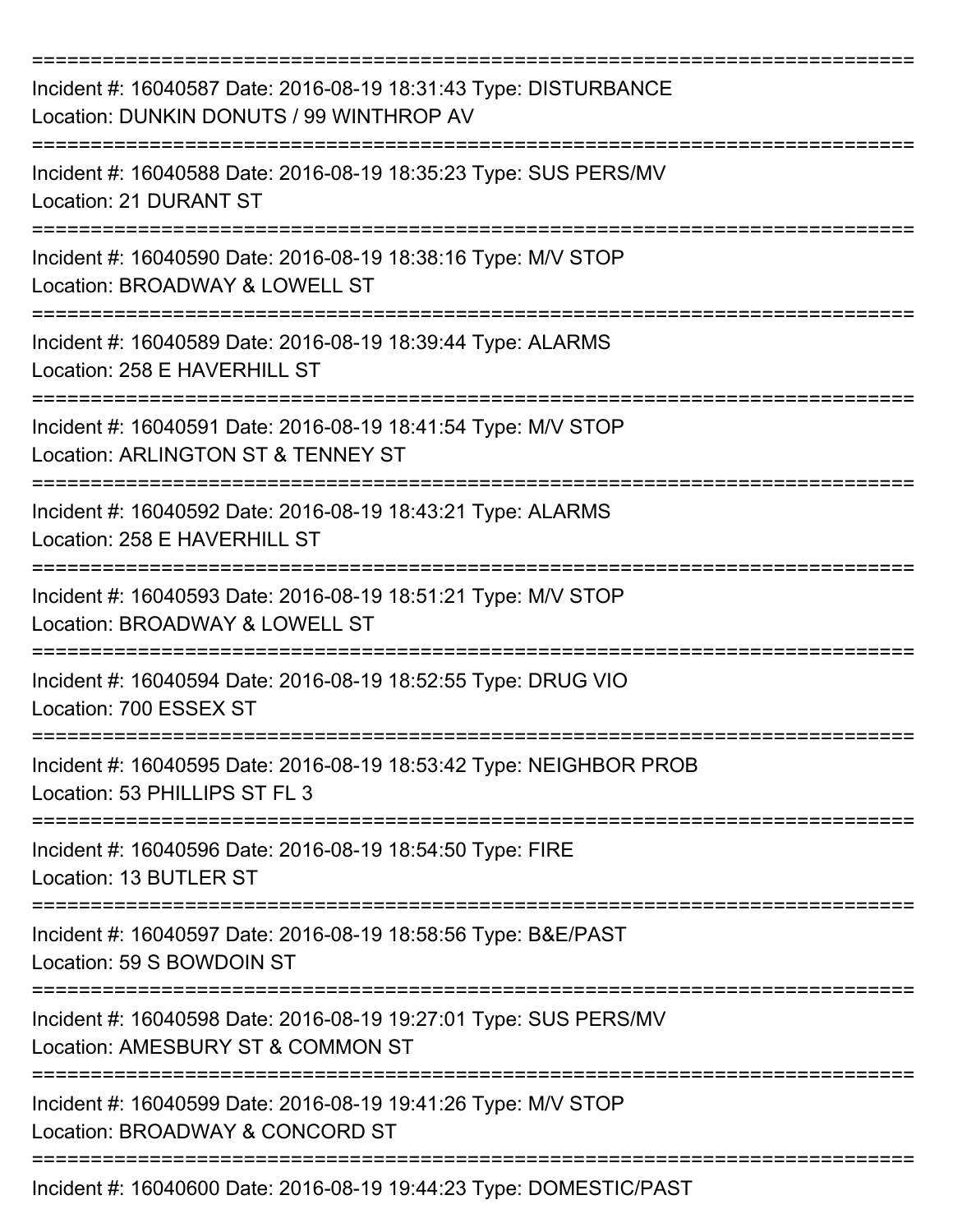| Incident #: 16040601 Date: 2016-08-19 19:59:30 Type: M/V STOP<br>Location: DURHAM ST & S BROADWAY                                 |
|-----------------------------------------------------------------------------------------------------------------------------------|
| Incident #: 16040602 Date: 2016-08-19 20:00:21 Type: M/V STOP<br>Location: CROSBY ST & S BROADWAY                                 |
| Incident #: 16040603 Date: 2016-08-19 20:14:17 Type: LARCENY/PAST<br><b>Location: 1 BUNKERHILL ST</b>                             |
| Incident #: 16040604 Date: 2016-08-19 20:22:45 Type: GENERAL SERV<br>Location: 47 WOODLAND ST                                     |
| Incident #: 16040605 Date: 2016-08-19 20:40:42 Type: DISTURBANCE<br>Location: 68 OSGOOD ST<br>=================================== |
| Incident #: 16040606 Date: 2016-08-19 20:42:47 Type: DISTURBANCE<br>Location: BERKELEY CLUB / 41 PLEASANT ST                      |
| Incident #: 16040607 Date: 2016-08-19 20:58:28 Type: ALARM/HOLD<br>Location: ARAMARK UNIFORM CORPORATION / 110 GLENN ST           |
| Incident #: 16040609 Date: 2016-08-19 21:01:41 Type: MV/BLOCKING<br>Location: 20 CYPRESS AVE                                      |
| Incident #: 16040608 Date: 2016-08-19 21:02:09 Type: LARCENY/PAST<br>Location: 6 BAILEY ST                                        |
| Incident #: 16040610 Date: 2016-08-19 21:03:40 Type: DISTURBANCE<br>Location: 669 ESSEX ST                                        |
| Incident #: 16040612 Date: 2016-08-19 21:04:49 Type: ALARM/BURG<br>Location: DUA LAWRENCE / 360 MERRIMACK ST                      |
| Incident #: 16040611 Date: 2016-08-19 21:05:19 Type: LOUD NOISE<br>Location: 115 ELM ST                                           |
| Incident #: 16040613 Date: 2016-08-19 21:13:18 Type: NOISE ORD<br>Location: 15 HANCOCK ST                                         |
| Incident #: 16040614 Date: 2016-08-19 21:19:52 Type: NOISE ORD                                                                    |

 $L = L$  .  $L = L$  FM  $\mu$   $\lambda$   $\mu$   $\lambda$   $\lambda$   $\mu$   $\mu$   $\lambda$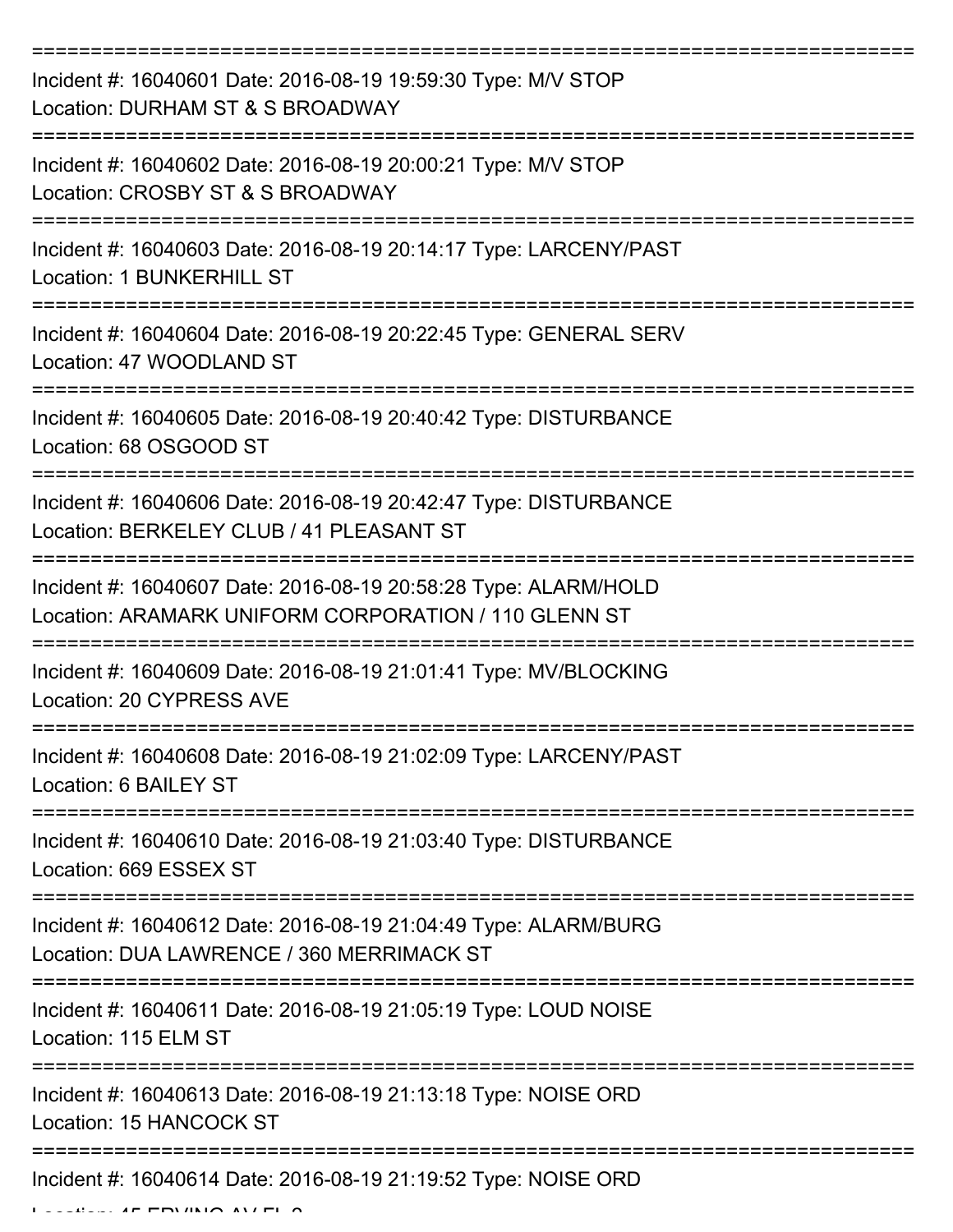| Incident #: 16040615 Date: 2016-08-19 21:34:19 Type: SUS PERS/MV<br>Location: WILLIAM ST & YOUNG AV                  |
|----------------------------------------------------------------------------------------------------------------------|
| Incident #: 16040616 Date: 2016-08-19 21:54:29 Type: MEDIC SUPPORT<br>Location: 107 ARLINGTON ST<br>---------------- |
| Incident #: 16040617 Date: 2016-08-19 22:06:43 Type: M/V STOP<br>Location: ANDOVER ST & S UNION ST                   |
| Incident #: 16040618 Date: 2016-08-19 22:27:04 Type: LOUD NOISE<br>Location: 550 BROADWAY                            |
| Incident #: 16040619 Date: 2016-08-19 22:27:15 Type: NOISE ORD<br>Location: BROADWAY & PARK ST                       |
| Incident #: 16040620 Date: 2016-08-19 22:30:59 Type: ALARM/BURG<br>Location: THE PARTHUM SCHOOL / 258 E HAVERHILL ST |
| Incident #: 16040621 Date: 2016-08-19 22:36:24 Type: NOISE ORD<br>Location: BROADWAY & PARK ST                       |
| Incident #: 16040622 Date: 2016-08-19 22:44:23 Type: THREATS<br>Location: 6 MARTHA LN                                |
| Incident #: 16040623 Date: 2016-08-19 22:46:02 Type: LOUD NOISE<br>Location: 73 ELM ST                               |
| Incident #: 16040624 Date: 2016-08-19 22:47:14 Type: LOUD NOISE<br>Location: 83 BUNKERHILL ST                        |
| Incident #: 16040625 Date: 2016-08-19 23:08:51 Type: NOISE ORD<br>Location: 28 ALDER ST FL 3                         |
| Incident #: 16040627 Date: 2016-08-19 23:10:11 Type: DISTURBANCE<br>Location: 99 SUMMER ST                           |
| Incident #: 16040626 Date: 2016-08-19 23:10:12 Type: DOMESTIC/PAST<br>Location: 4 KENDALL ST #1 FL 1                 |
| Incident #: 16040628 Date: 2016-08-19 23:15:27 Type: AUTO ACC/NO PI                                                  |

Location: MAY & MANCHESTER